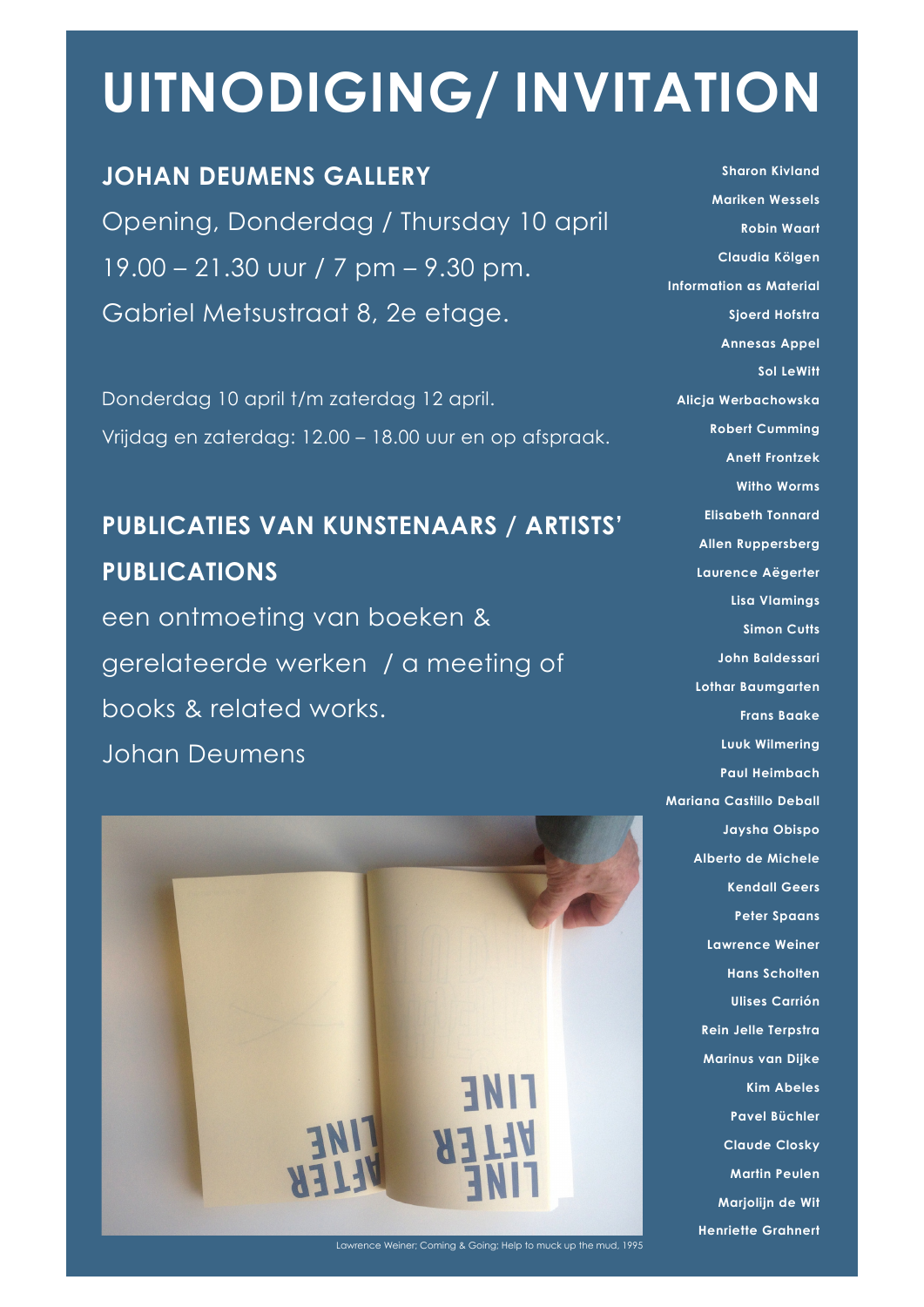### **UPCOMING EXHIBITIONS AND BOOK LAUNCHES PRESENTED IN THE GALLERY**

**JEROEN VAN WESTEN;** INVERSE, 2013 **2 – 4 May 2014.** Book Launch and exhibition.

Inverse is a set of two books. One book brings people inside the stepwells at different positions. The tall photo's printed over spreads guide the readers eyes just like one moves through a stepwell. The second book is a travelogue. It is based on notes Jeroen van Westen published on a blog. Co-writer Michael Pestel, book design Eloi Koster, printed and bound by Silverpoint Mumbai – introduction by Parth Shah, epilogue by Michael Pestel. Books as a set, 120 x 263 x 20 mm, edition 200.

#### **Opening on May 2nd:**

Opening by Franz Ziegler, architect, initiator of the student exchange program on architecture and urban planning between Delft University and CEPT Ahmedabad. Followed by an introduction to the project by Jeroen van Westen (30') An invitation will be sent in April. Please ask for additional information or to receive an invitation.



**ANDREA STULTIENS:** EBIFANANYI I; THE PHOTOGRAPHER, DEO KYAKULAGIRA, 2014 **13 June 2014**. Book Launch.

First publication in a series of 5. Co-published by HIPUganda and Ydoc / Paradox. Organised by Ydoc/Paradox and Johan Deumens Gallery in collaboration with Andrea Stultiens. More information will follow in May.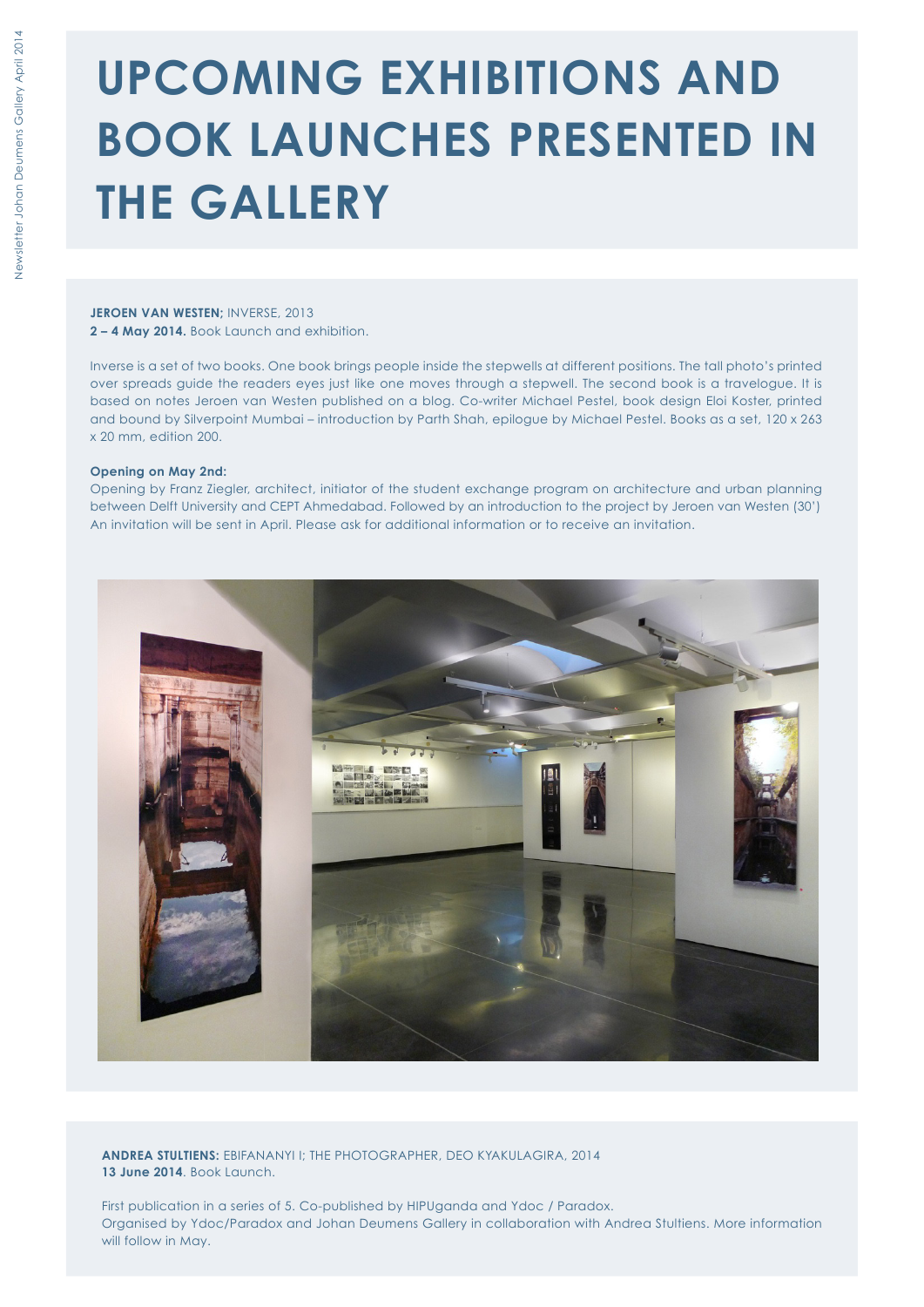### **A SELECTION OF CURRENT AND UPCOMING EXHIBITIONS BY ARTISTS FROM THE GALLERY**

#### **HANS WAANDERS AND MARTIN BRANDSMA,** ZII-PRRRIH

#### **23 March 2014 - 20 April 2014**

*Location: Galerie Wit, Hamelakkerlaan 38, 6703 EK Wageningen* 

Zii-prrrih refers to a kingfisher and a gray shrike, birds that are the subject of works by Hans Waanders and Martin Brandsma: For example 'Topography of the Bird' (Hans Waanders), 'Absent', 7 portraits of great gray shrikes , based on the collection of Naturalis' (Martin Brandsma).

Waanders approached a kingfisher as a metaphor for the life of an artist: balancing on the edge of existence, individualistic and exotic. Brandsma considers collecting and displaying information about the Great Grey shrike as a creative process.

#### **MARTIN BRANDSMA**, IDENTITIES

#### **1 April– 1 June 2014.**

*Location: Dutch Drawing, Grotestraat 9, Diepenheim.*  Martin Brandsma made more than 200 drawings of tail feathers of 'Great Grey Shrikes' – a rare bird in the Netherlands – and processed it in the Black Code Project BCP 2013. Free entrance. In the beginning of April, Martin Brandsma will be a guest of Vroege Vogels, Radio 1.

#### **VAN PICASSO TOT SOL LEWITT "** HET KUNSTENAARSBOEK NA 1950 **15 March – 13 July 2014**

*Location: Museum Meermanno, Prinsessegracht 30, 2514 AP Den Haag* 

'From Picasso to Sol LeWitt, the artist's book after 1950'. The exhibition is based on a selection derived from the collections of the Brokken Zijp Foundation of Art, de Koninklijke Bibliotheek and Museum Meermanno. More information on the website of the museum. Including artists: herman de vries, Richard Tuttle, François Morellet, Robert Barry, John Baldessari, Christopher Wool, Paul Goede, James Lee Byars, Timothy Ely, Sjoerd Hofstra, Gerhard Richer, Fransje Killaars and more.

#### **LAURENCE AËGERTER** NEW DUTCH MASTERS **13 May - 13 June 2014**

Group exhibition Vivacom Art Hall, Sofia, Bulgaria, curated by Erik Kessels including works by a.o. Annegien van Doorn, Maurice van Es and Ruth van Beek.